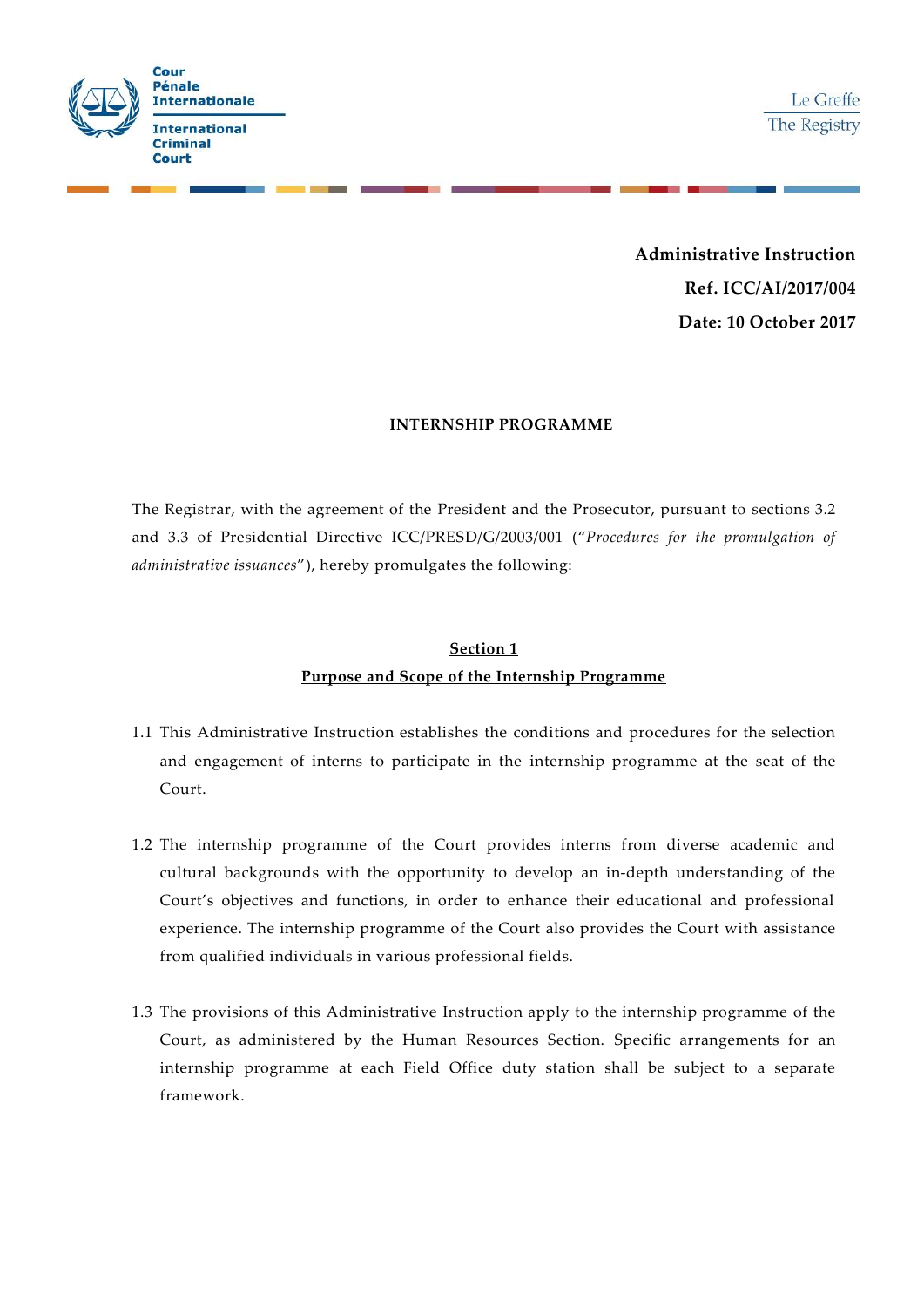## **Section 2 Eligibility Requirements**

- 2.1 Depending on the needs of the hiring Organ, Office, Division, Section or Unit, applicants to the internship programme of the Court should, at the time of application, meet one of the following requirements:
	- (a) be enrolled in a graduate school programme (second university degree or equivalent, or higher);
	- (b) be enrolled in the final academic year of a first level university degree programme (minimum Bachelor's level or equivalent)
	- (c) Have a degree from an accredited university (as defined in subsections 2.1 (a) and (b)) and, if selected, should preferably commence the internship shortly after graduation.
- 2.2 Applicants must have less than three (3) years of relevant full-time professional experience to be considered for an internship.
- 2.3 In the selection of interns for the Court, consideration shall be given to a wide geographical basis, without distinction to race, gender, sexual orientation or religion.
- 2.4 Unless specific language skills are stated as a requirement by the hiring Organs, Divisions, Sections, Offices or Units of the Court, good oral communication and drafting skills in at least one of the working languages of the Court (English or French) are required. Working knowledge of the other as well as knowledge of another official language of the Court (Arabic, Chinese, Russian or Spanish) is considered an asset.
- 2.5 Other eligibility requirements of interns include adaptability to a multicultural and multilingual working environment encompassing the principal legal traditions of the world, the ability to work effectively independently and in a team, and computer literacy.
- 2.6 A person who is the child or sibling of a staff member shall not be eligible to apply for an internship at the Court.
- 2.7 For the purposes of this Administrative Instruction, "child" means (a) the child of a staff member; (b) the child of the spouse of a staff member (stepchild); and (c) the spouse of a child of a staff member or a staff member's spouse (son or daughter-in-law). "Sibling" includes the child of both or either parent of a staff member and the child of the spouse of a parent of a staff member (that is, also half and stepsibling).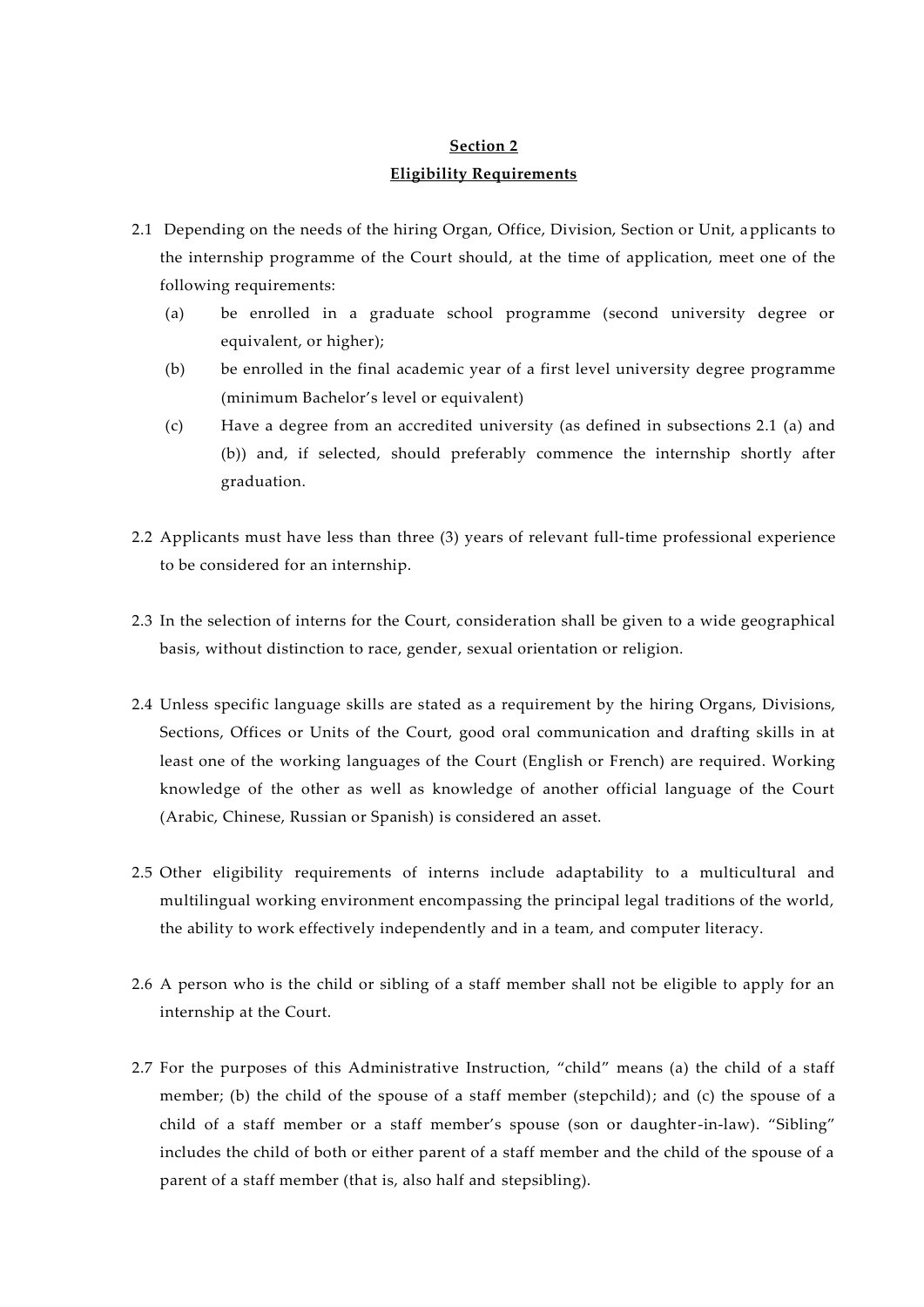2.8 An applicant who has any family relationship other than the ones referred to in section 2.6 above to a staff member may be engaged as an intern, provided that he or she shall not be assigned to the same Organ, where the staff member is assigned.

### **Section 3 Application and Selection Procedures**

- <span id="page-2-0"></span>3.1 Applications are received in accordance with the deadlines established on the vacancy announcement published on the eRecruitment system. The vacancy announcement will outline the specific requirements, including the required documents to support the application.
- 3.2 All documents shall be submitted in English or French. If official documents, such as university degrees or transcripts, are not available in English or French, a complete and accurate translation into either English or French, together with a copy of the document in its original language must be provided. Applicants may be asked to provide a certified translation.
- <span id="page-2-1"></span>3.3 Applications which are not submitted in accordance with the requirements set out in sections [3.1](#page-2-0) and [3.2](#page-2-1) shall be regarded as incomplete and shall not be considered.
- 3.4 The Human Resources Section will review the applications to check eligibility of applicants upon request of the hiring manager, and where applicable, shall request interns to supply documentary evidence of the statements made in their application, which may be subject to verification. In cases where funding for internships is available, interns may additionally be requested to supply documentary evidence to support the statements made in their application for funding.
- 3.5 The internship offer is conditional upon the satisfactory completion of pre-internship formalities, including but not limited to the issuance of the personnel and security clearance requirements. Failure to comply with these formalities will result in the withdrawal of the internship offer.
- 3.6 Hiring managers are responsible for the following when selecting interns:
	- (a) Ensuring a fair competitive and transparent selection process following the publication of a vacancy announcement and also giving due consideration to diversity in geographical representation;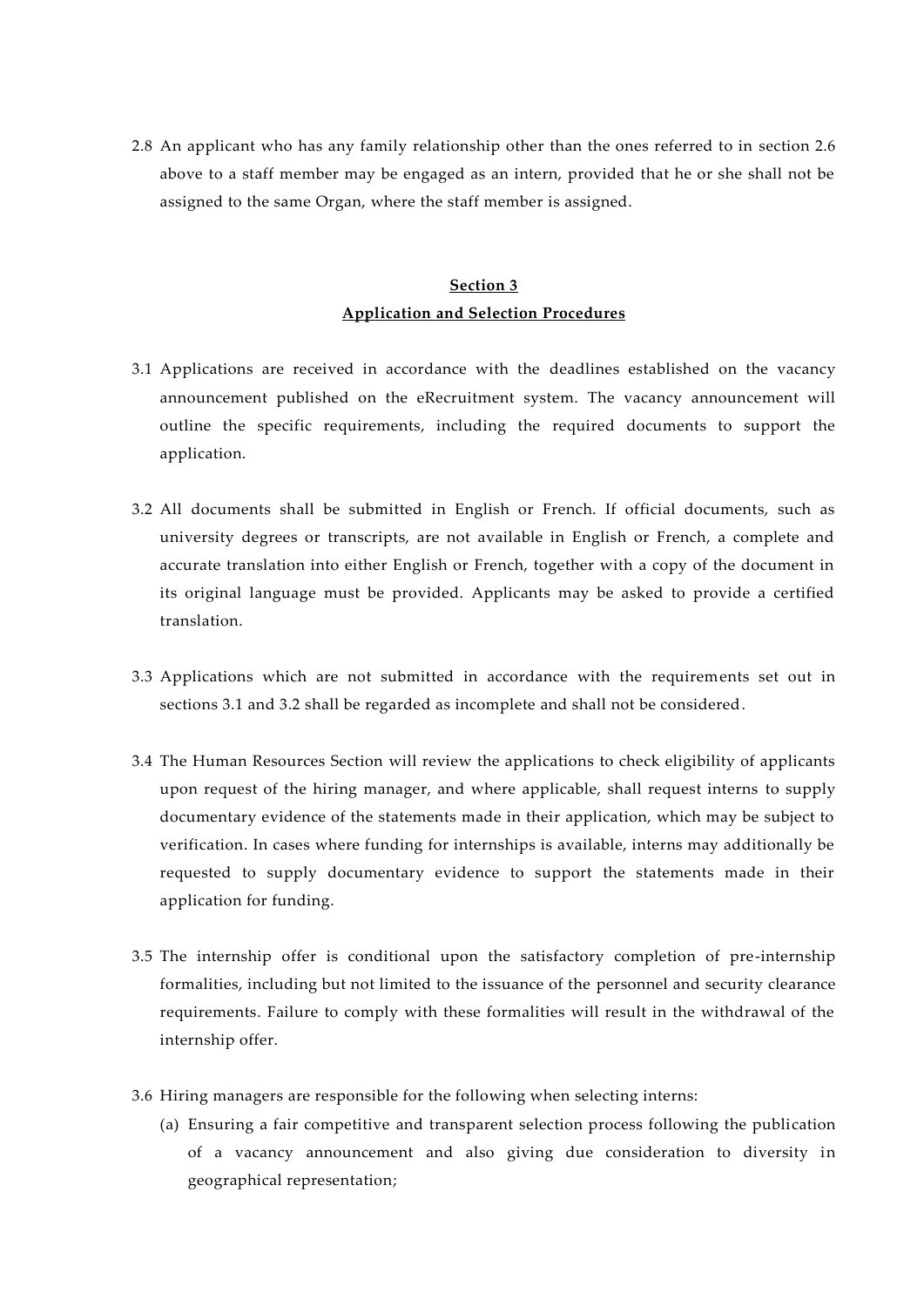- (b) Ensuring that the selection of the candidate has been approved by at least two staff members of the receiving Organ, Office, Division, Section or Unit;
- (c) Allocating a focal point who will liaise with the Human Resources Section to request that offers be extended to selected internship candidates.

## **Section 4 Duration and terms of the Internship**

- 4.1 The minimum duration of an internship placement is three months, with a maximum of six months.
- 4.2 An extension of an internship may be granted only if a request for the continued services is submitted to, and approved by, the Human Resources Section. Normally, extensions of funded or unfunded placements beyond the six-month period should not be permitted. Funded placements are subject to the terms and conditions of funding agreements.
- 4.3 An internship shall be limited to one placement. An intern shall not be considered for a second internship with the Court.
- 4.4 The internship programme of the Court shall be on a full-time basis. Interns shall be expected to work five days a week in the Organ, Office, Division, Section or Unit for which they have been selected, under the supervision of a staff member at an appropriate level. In cases where the Court has a formal agreement with an academic institution or external party, a part-time internship schedule or a shorter placement may be applicable, provided that it is in compliance with the Headquarters Agreement between the International Criminal Court and the host State, and approved by the Human Resources Section.
- 4.5 Interns are expected to serve the full duration of their internship term. However, should illness or other unforeseen circumstances prevent them from completing their internship placement, they may resign upon giving the Court ten working days written notice. Under exceptional circumstances, a supervisor may waive or reduce the period required for a notice of resignation.
- 4.6 Interns do not have a right to transfer to another Organ, Office, Division, Section or Unit than the one they were recruited for. Transfers during a placement can only be made if all parties concerned are in agreement. In the case of a transfer, the end date of the internship shall remain the same.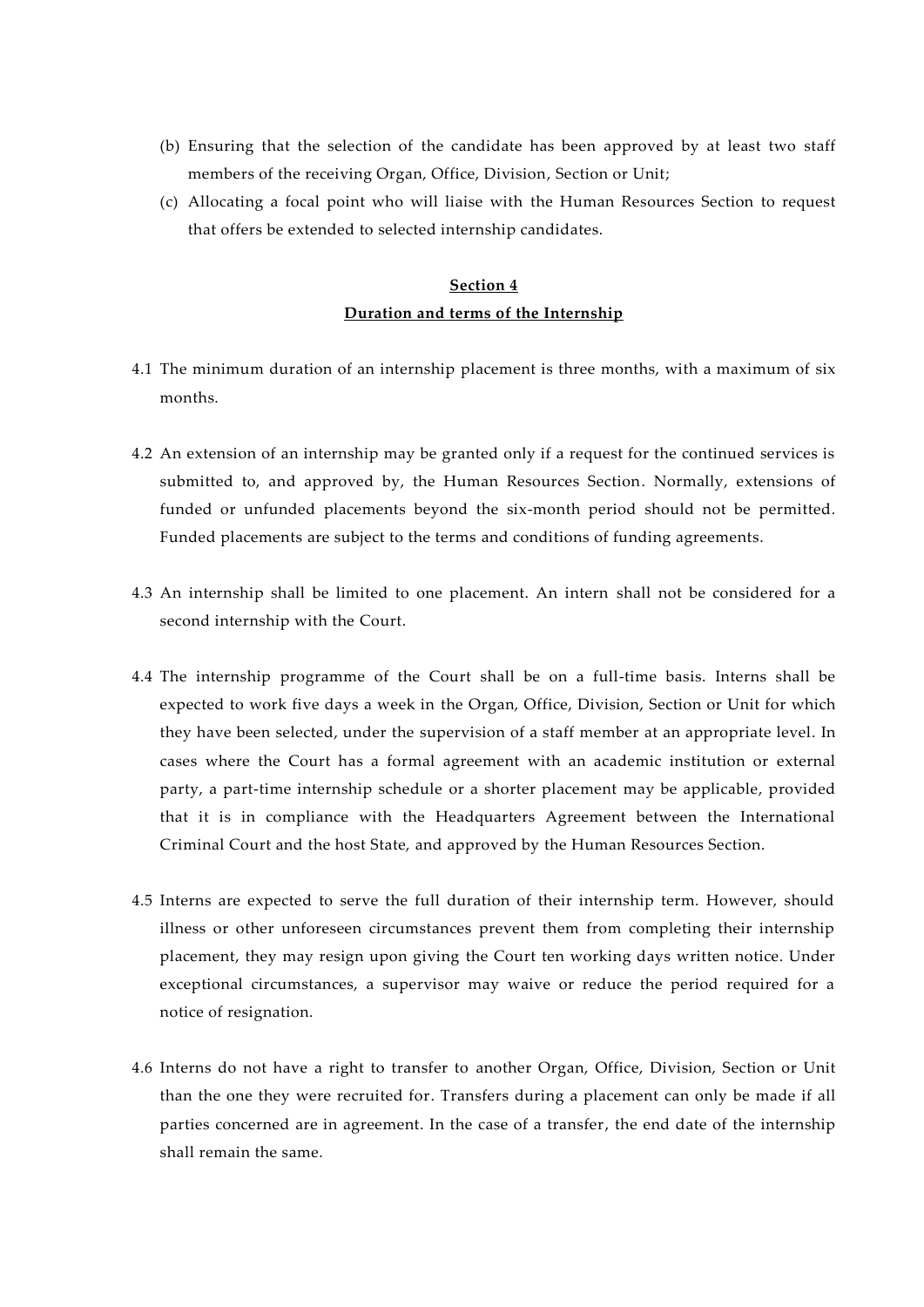4.7 Notwithstanding sections 4.3 and 4.6, an intern may exceptionally be granted a second internship placement in a different Organ, Office, Division, Section or Unit based on the candidate's change of career, following additional academic studies in a different field and if approved by the Human Resources Section.

### **Section 5 Status**

- 5.1 Interns are not staff members and shall not be regarded as such for any purposes. They shall not represent the Court in any official capacity.
- 5.2 Interns shall be registered by the Court with the Ministry of Foreign Affairs as interns of the Court in accordance with article 24 of the Headquarters Agreement between the International Criminal Court and the host State. Interns shall not work in the host State during their internship other than as an intern for the Court unless the intern has the right to work in that country.
- 5.3 Interns may apply for positions at the Court but there shall be no expectation of employment with the Court after completion of an internship.
- 5.4 Interns shall not be sought or accepted as substitutes for staff to be recruited against posts authorised for the implementation of mandated programmes and activities. Interns shall not perform supervisory functions and must not exercise certifying or approving authority.
- 5.5 Pursuant to Article 24(5) of the Headquarters Agreement between the International Criminal Court and the host State, Interns shall not enjoy privileges, immunities and facilities, except:
	- (a) Immunity from legal process in respect of words spoken or written and all acts performed by them in their official capacity for the Court, which immunity shall continue to be accorded even after termination of the internship programme with the Court for activities carried out on its behalf; and
	- (b) Inviolability of all papers, documents in whatever form and materials relating to the performance of their functions for the Court.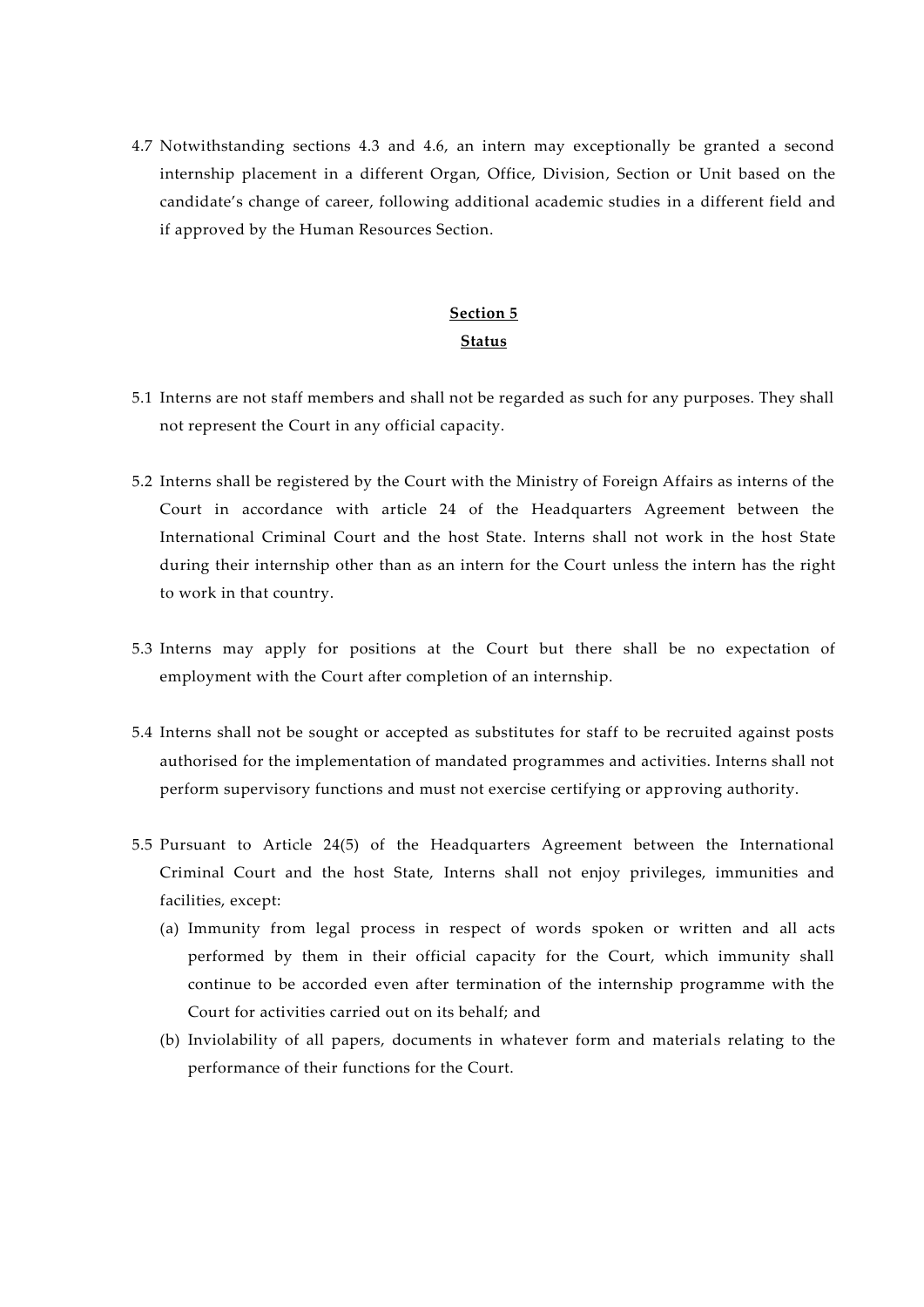## **Section 6 Responsibilities and Obligations**

*Receiving Organs, Offices, Divisions, Sections or Units, and supervisors*

6.1 Organs, Offices, Divisions, Sections or Units shall:

- (a) Create a working environment conducive to the intern's substantive learning and professional development;
- (b) Ensure that an intern's assignments are related to his or her field of study, meaningful for both the Organ, Office, Division, Section or Unit, and the intern, and at the appropriate level of complexity and variety;
- (c) Provide the terms of reference describing the tasks of the interns;
- (d) Provide guidance to the intern in his or her assignments;
- (e) Arrange an office space and other office services and facilities available to the intern to ensure that the intern is able to carry out his or her work adequately;
- (f) Provide constructive feedback to an intern regarding his or her performance; and
- (g) Ensure that an intern does not undertake official travel on behalf of the Court in the performance of the internship.
- 6.2 Upon successful completion of the intern's placement, for a minimum period of three months, a certificate shall be issued by the Human Resources Section confirming the duration of the placement and the name of the Organ, Office, Division, Section or Unit where the intern completed his or her internship.
- 6.3 The Court reserves the right to terminate an intern's placement at any stage in the event of a failure of the requirements, such as:
	- (a) Direct or indirect disclosure of confidential information;
	- (b) Gross neglect or wilful failure or refusal of the intern to perform the assigned tasks;
	- (c) Perpetration of an intentional and knowing fraud against or affecting the Court; or
	- (d) Any other behaviour that is prejudicial to the Court, or wilful or intentional acts that could injure the reputation or the functioning of the Court.
- 6.4 In accordance with section 5.2 above, the Court will register the intern with the Ministry of Foreign Affairs and will proceed to the notification of his or her departure within eight days after such departure.
- 6.5 In the application of occupational health and safety standards on its premises, the Court shall afford no less favourable treatment to the intern than to its officials, staff members,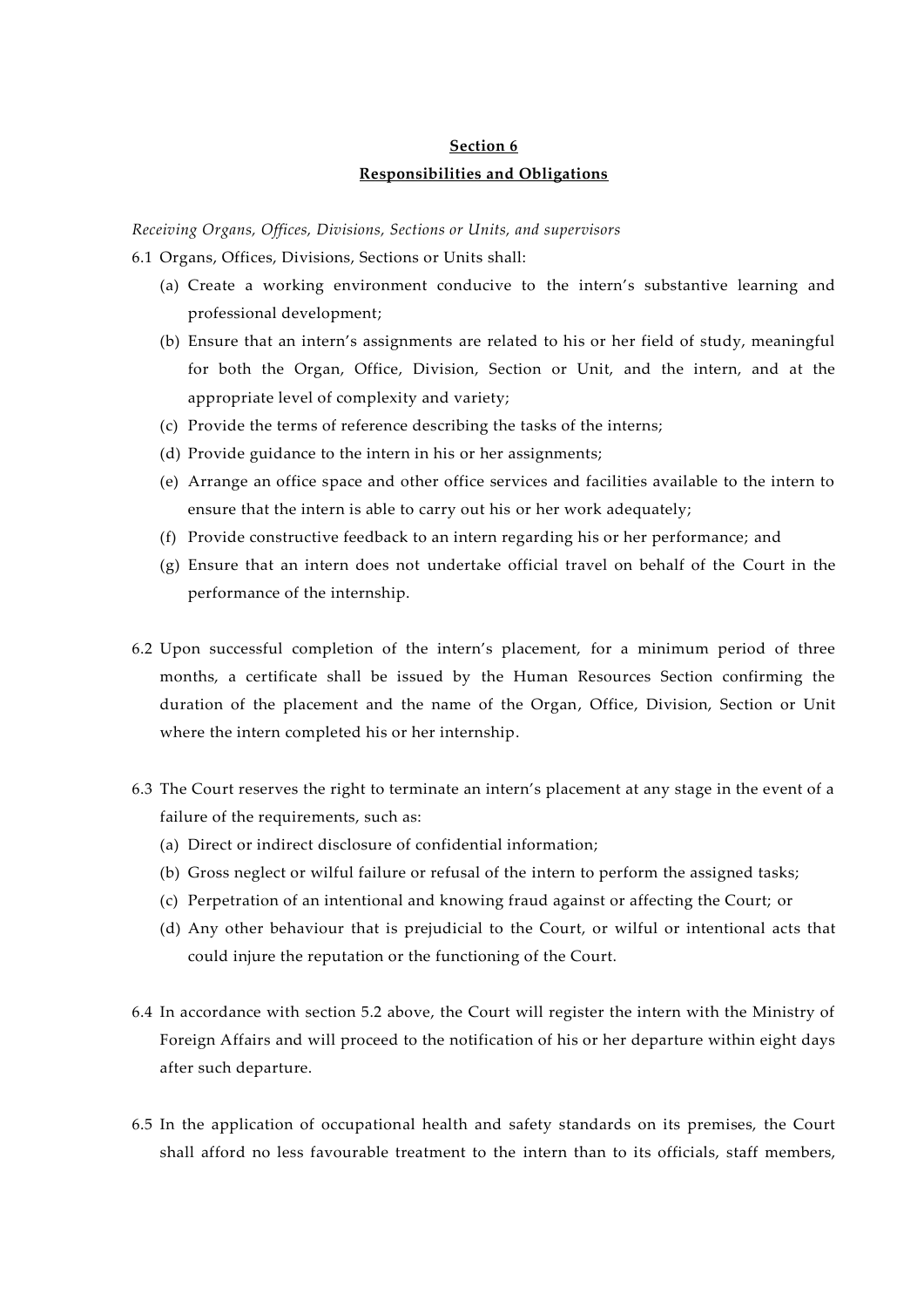consultants, individual contractors, visiting professionals and other persons working at the Court.

#### *Interns*

- 6.6 Interns shall:
	- (a) Observe all rules, regulations, instructions, procedures, orders and directives issued by the Court or any of its competent Organs;
	- (b) Avoid any conduct that would adversely reflect on the Court, Organ, Office, Division, Section or Unit, or on the Intern's status as an Intern, or the integrity, independence or impartiality required by that status;
	- (c) Not engage in any activity which is incompatible with the aims, interests and objectives of the Court;
	- (d) Provide the receiving Organs, Offices, Divisions, Sections or Units with all materials prepared by them during the internship. The Court shall be entitled to all property rights, including but not limited to patents, copyrights and trademarks, with regard to material that bear a direct relation to, or is the result of, services provided under the internship. At the request of the Court, the interns shall assist in securing such property rights and transferring them to the Court in compliance with the requirements of the applicable law;
	- (e) Respect the impartiality and independence required of the Court as well as the relevant Organ, Office, Division, Section or Unit;
	- (f) Not seek or accept instructions regarding the work they have performed from any Government or from any authority external to the Court;
	- (g) Unless otherwise authorised in writing by the appropriate official in the receiving Organs, Offices, Divisions, Sections or Units, refrain from communicating at any time to the media or any institution, person, Government or other external party and to keep confidential any and all unpublished information that has become known to them during the course of their internship, that they know or ought to have known has not been made public. Unless explicitly authorised in writing by the appropriate Head of Organ, refrain from publishing, both during and after completion of the internship, any reports, documents, papers or materials, in any medium or format, on the basis of information obtained during the internship placement;
	- (h) Not bring any family members to reside with them in the host State other than in accordance with the applicable immigration procedures;
	- (i) Comply with local laws and customs;
	- (j) Provide immediate written notice in case of illness or other circumstances which might prevent them from coming to work or completing the internship;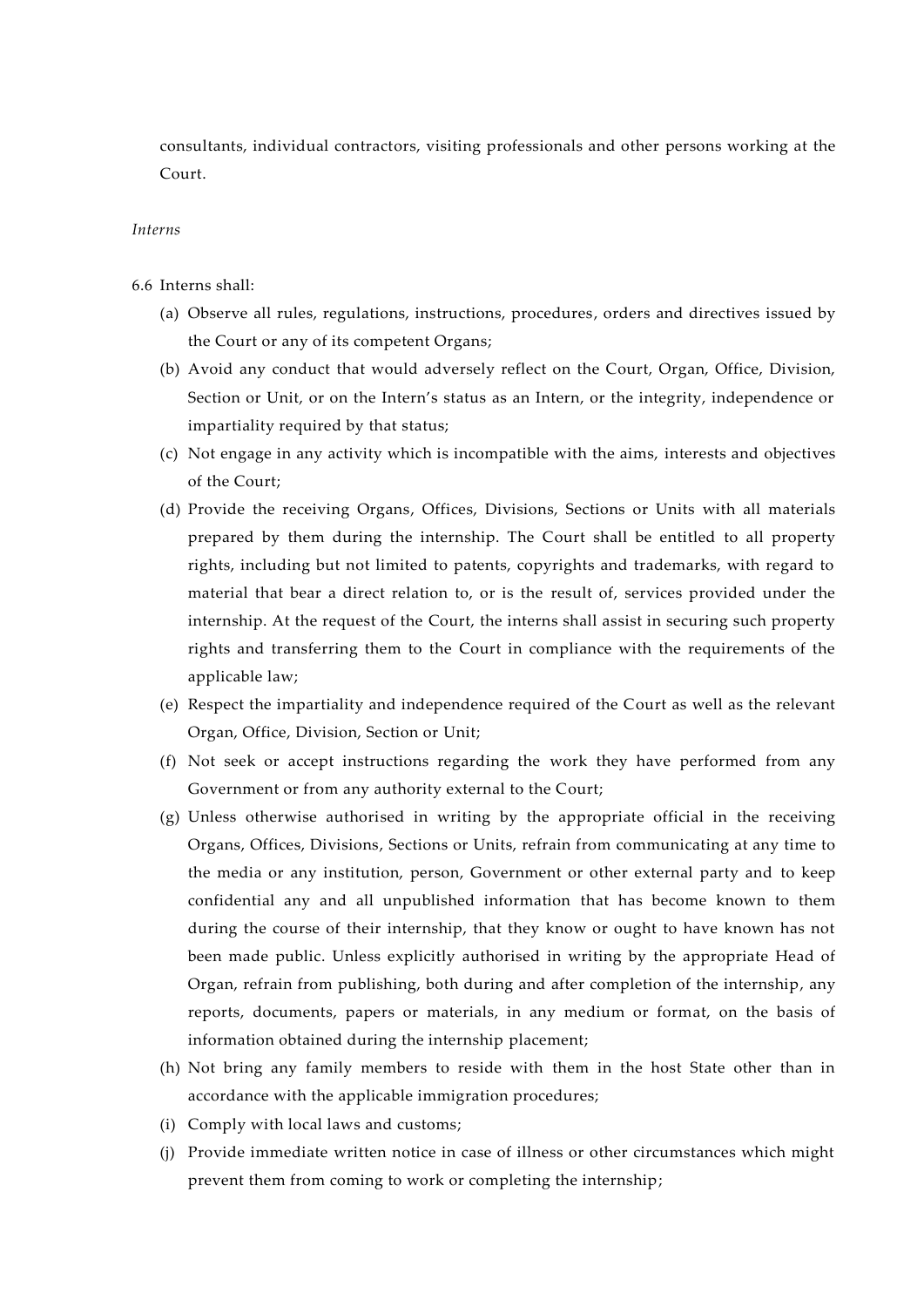- (k) Complete a survey or report about their placement, if reporting is required by funding agreements;
- (l) Leave the host State within fifteen (15) days of completing the internship, unless the intern has the right of residency in that country; and
- (m) Be responsible for arranging their own accommodation.
- 6.7 Failure to comply with requirements in section 6.6, as well as those contained in the internship agreement may result in the immediate termination of the internship agreement by the Court without any compensation.
- 6.8 The terms and conditions regulating the internship shall be set out in an internship agreement.

#### **Section 7**

## **Remuneration, expenses, medical benefits and loss or damage to personal effects (Funded Internships)**

- 7.1 Interns shall not be remunerated for their work. However, where funding is available, an intern may be provided a stipend if deemed to be in need of financial assistance, whilst also accounting for the goals, terms, conditions and stipulations of any applicable funding agreements between the Court and donors.
- 7.2 The decision made by the hiring manager in relation to the eligibility of selected intern applicants to receive financial assistance is subject to the terms and conditions of the funding agreements for the internship programme entered into between the Court and the donor and shall be final. The decision providing financial assistance shall be taken before the applicant's arrival and the terms and conditions for its provision shall also be outlined in the internship agreement.
- 7.3 Interns who are granted financial assistance shall receive a monthly stipend, of an amount to be decided by the Registrar, in consultation with the Prosecutor, to cover the costs of living in the host State.
- 7.4 Subject to the terms and conditions of the funding agreements for the internship programme entered into between the Court and the donor, the Court may arrange for interns who are granted financial assistance to receive mandatory emergency medical insurance for the duration of the internship and until their departure in accordance with Section 6.6(l) above.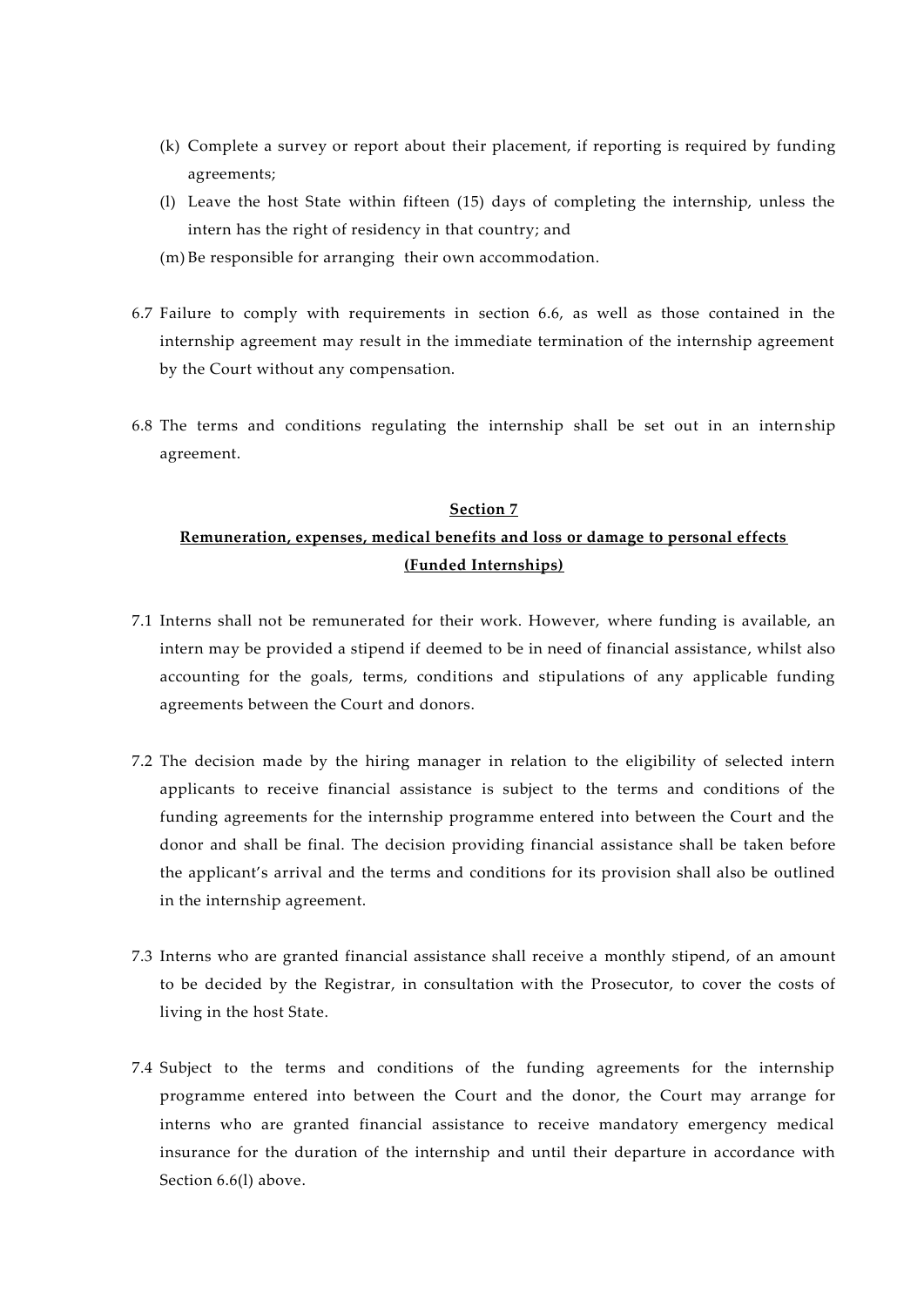- 7.5 Subject to the terms and conditions of the funding agreements for the internship programme entered into between the Court and the donor, the Court may arrange and pay for travel (economy class) from and to the country of residence of interns granted financial assistance, and shall assist with arranging visas, if required. The total cost of any travel arranged and paid for by the Court shall not exceed 2,000 euros. Interns will be required to pay any additional travel costs over this maximum amount. Interns will pay their own terminal expenses.
- 7.6 The travel itinerary scheduled by the Court cannot be changed unless authorised by the Court. Interns shall not be reimbursed for costs incurred if travel arrangements are made independently. Interns already residing in the host State before starting their placement shall not be entitled to any paid travel to their country of origin.
- 7.7 Interns shall be responsible for providing proof of third party liability insurance in the host State and for the costs of any additional health insurance coverage they may wish to procure.
- 7.8 In the event that a funded internship placement is extended, an intern may apply for additional financial assistance, in accordance with section 7 of this Administrative Instruction, for the extended period, provided the total duration of the placement does not exceed six months. Such extension is subject to the terms and conditions of the funding agreements.
- 7.9 The above-mentioned stipend cannot in any case be considered as a vested right for the intern.
- 7.10 If financial assistance is provided with specific conditions for funding internship placements at the Court, additional and/or alternative selection criteria may apply as stipulated by the relevant terms and conditions of any applicable funding agreement between the Court and the donor providing funding for the placement.
- 7.11 The Court accepts no responsibility for loss or damage to personal effects that may occur during the internship.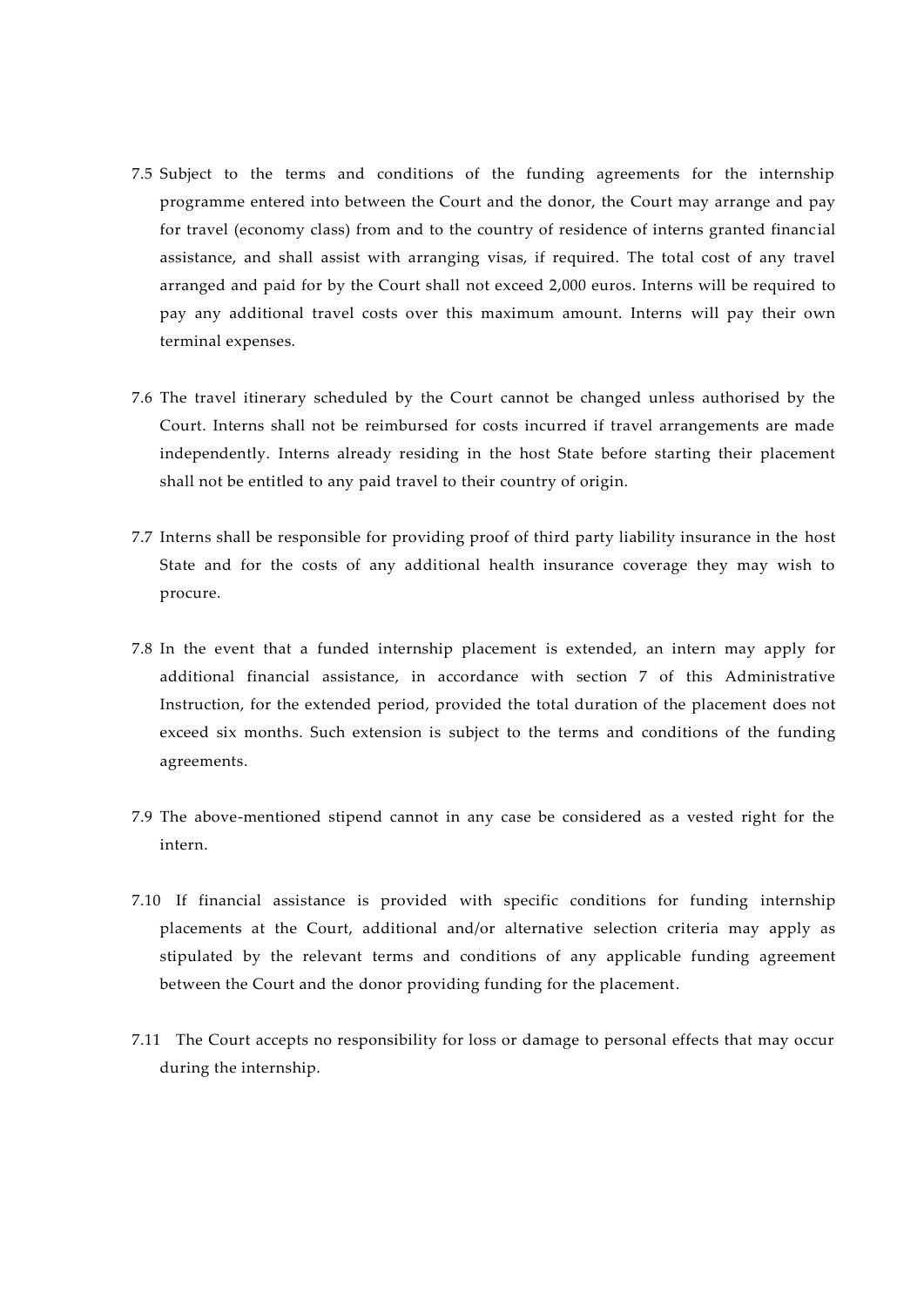#### **Section 8**

## **Remuneration, expenses, medical benefits and loss or damage to personal effects (Unfunded Internships)**

- 8.1 Interns who are not in receipt of a stipend shall be responsible for their own costs and arrangements for travel, visas, accommodation and living. An intern shall not be considered for a funded internship or receive financial assistance once the internship placement has commenced.
- 8.2 The Court accepts no responsibility for the medical insurance of the intern or costs arising from injury, illness or death that may occur during an internship. Interns shall also be required to provide proof of sufficient medical insurance (including coverage for costs of hospitalisation) and third party liability insurance in the host State for at least the duration of the internship and until their departure in accordance with Section 6.6(l) above.
- 8.3 The Court accepts no responsibility for loss or damage to personal effects that may occur during the internship.

### **Section 9 Working Hours, Leave, Official Holidays**

- 9.1 The official holidays of the Court shall apply to interns.
- 9.2 Regular working hours of the Court are from 9:00 am until 5:30 pm, from Monday to Friday, with a one hour mandatory lunch break. However, depending on the nature of work and the operational requirements of certain Offices, Sections or Units of the Court, interns may be required to work at different hours. In such cases, flexible working hours' arrangements can be established, in consultation with the supervisor, provided that they do not exceed the required 7.5 hours per day and 37.5 hours per week. Part-time placements may only be accepted if in accordance with section 4.4 above.
- 9.3 Interns shall not perform overtime. In exceptional circumstances, extra hours worked shall be reasonable, agreed upon prior to and compensated for through compensatory time off at a one-to-one rate with the agreement of the requesting supervisor. Interns shall be free not to agree to perform overtime.
- 9.4 Interns shall be eligible for two and a half (2.5) days of leave per month, which must be taken during the period of their placement only with the prior authorisation of their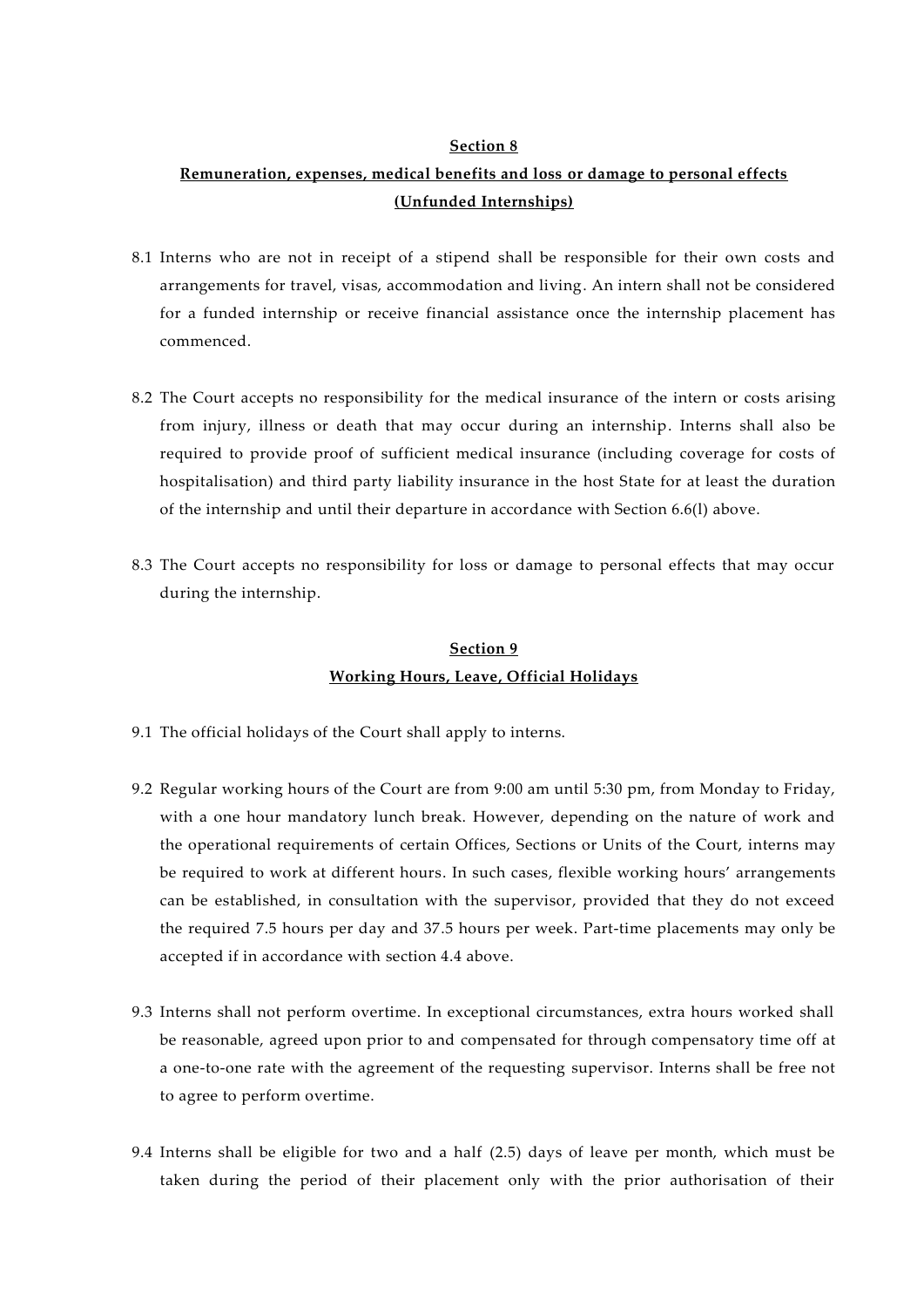supervisors. Leave cannot be taken on the last day of the internship. Unused leave balances cannot be paid out to interns in receipt of financial assistance and any leave days not taken shall be considered to have been forfeited.

- 9.5 For cases of illness, interns accrue up to two (2) days of certified sick leave per month of placement. Sick leave will be granted if the intern submits a certificate from a qualified medical practitioner or the Court's Medical Officer. Certified sick leave exceeding this entitlement shall be deducted from the annual leave balance. Emergency leave days, up to a maximum of five (5) days for the duration of the placement, may also be granted provided the supervisor is informed. All absences need to be recorded by the supervisor or the time administrator of the Office, Section or Unit.
- 9.6 Interns shall be required to give written notice to their supervisors should illness or other unforeseen circumstances prevent them from performing their duties. The internship agreement may be terminated in cases where an extended or serious illness prevents the intern to perform his or her duties or to complete the duration of the internship.

### **Section 10 Rules and Conditions**

10.1 The rules and conditions outlined in this Administrative Instruction constitute a common basis for all interns taking up placement at the Court. These rules and conditions may be supplemented by specific requirements of the various Organs of the Court. In such cases, the Organs shall notify the interns of any additional rules and conditions applicable for the Organ to which they are assigned upon commencement of their internships.

### **Section 11 Settlement of disputes**

11.1 The Court and the intern shall use their best efforts to amicably settle any dispute, controversy or claim arising out of the internship agreement. If required, amicable settlement through conciliation shall take place in accordance with the Conciliation Rules then obtaining of the United Nations Commission on International Trade Law (UNCITRAL), or according to such other procedure as may be agreed between the parties in writing.